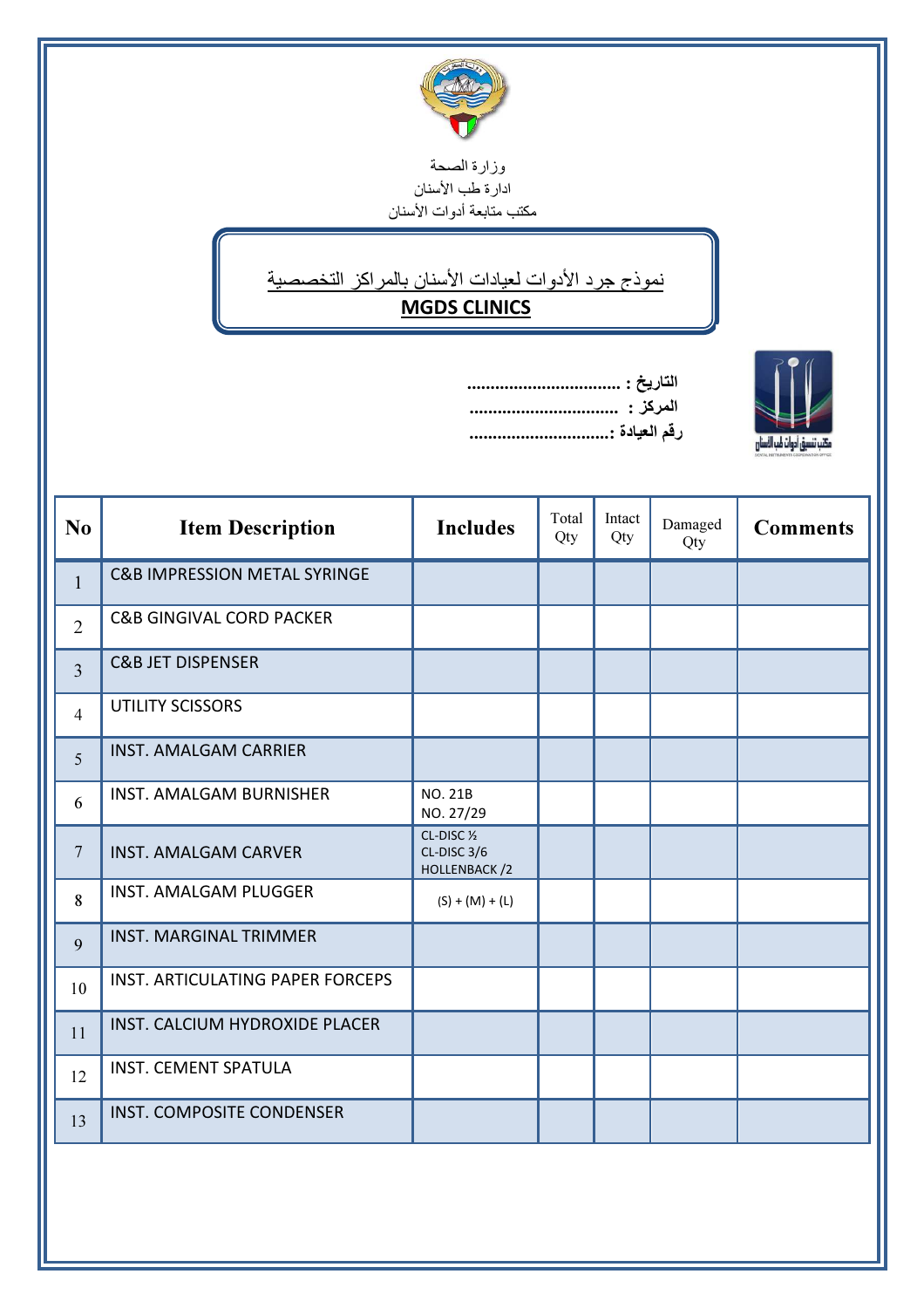| NO | <b>Item Description</b>        | <b>Includes</b>   | Total<br>Qty | Intact<br>Qty | Damaged<br>Qty | <b>Comments</b> |
|----|--------------------------------|-------------------|--------------|---------------|----------------|-----------------|
| 14 | <b>INST. EXCAVATOR</b>         | $(S) + (M) + (L)$ |              |               |                |                 |
| 15 | <b>INST. EXPLORER</b>          |                   |              |               |                |                 |
| 16 | <b>INST. MOUTH MIRROR</b>      |                   |              |               |                |                 |
| 17 | <b>INST. PLASTIC FILLING</b>   |                   |              |               |                |                 |
| 18 | INST. SYRINGE CARTRIDGE METRIC |                   |              |               |                |                 |
| 19 | PEDO MOUTH GAG                 |                   |              |               |                |                 |
| 20 | <b>MOUTH PROBE</b>             |                   |              |               |                |                 |
| 21 | AUTO MATRIX TIGHTENING DEVICE  |                   |              |               |                |                 |
| 22 | <b>AUTO MATRIX CUTTER</b>      |                   |              |               |                |                 |
| 23 | <b>INST. TWEEZER</b>           |                   |              |               |                |                 |
| 24 | <b>INST. AMALGAM WELL</b>      |                   |              |               |                |                 |
| 25 | LB CALIPER METAL               |                   |              |               |                |                 |
| 26 | <b>LB CARVER WAX</b>           |                   |              |               |                |                 |
| 27 | LB KNIFE WAX                   |                   |              |               |                |                 |
| 28 | LB NOSE PLIER (FLAT)           |                   |              |               |                |                 |
| 29 | LB WIRE CUTTER                 |                   |              |               |                |                 |
| 30 | MIS. SUCTION TIP METAL         |                   |              |               |                |                 |
| 31 | O.S. RONGER FORCEPS BLUMENTHAL |                   |              |               |                |                 |
| 32 | O.S. BLADE HANDLE              |                   |              |               |                |                 |
| 33 | O.S. ELEVATOR APEXO            | LEFT + RIGHT      |              |               |                |                 |
| 34 | O.S. ELEVATOR ROOT COUPLAND    | NO.1+NO.2+NO.3    |              |               |                |                 |
| 35 | O.S. ELEVATOR ROOT CRYER       | LEFT + RIGHT      |              |               |                |                 |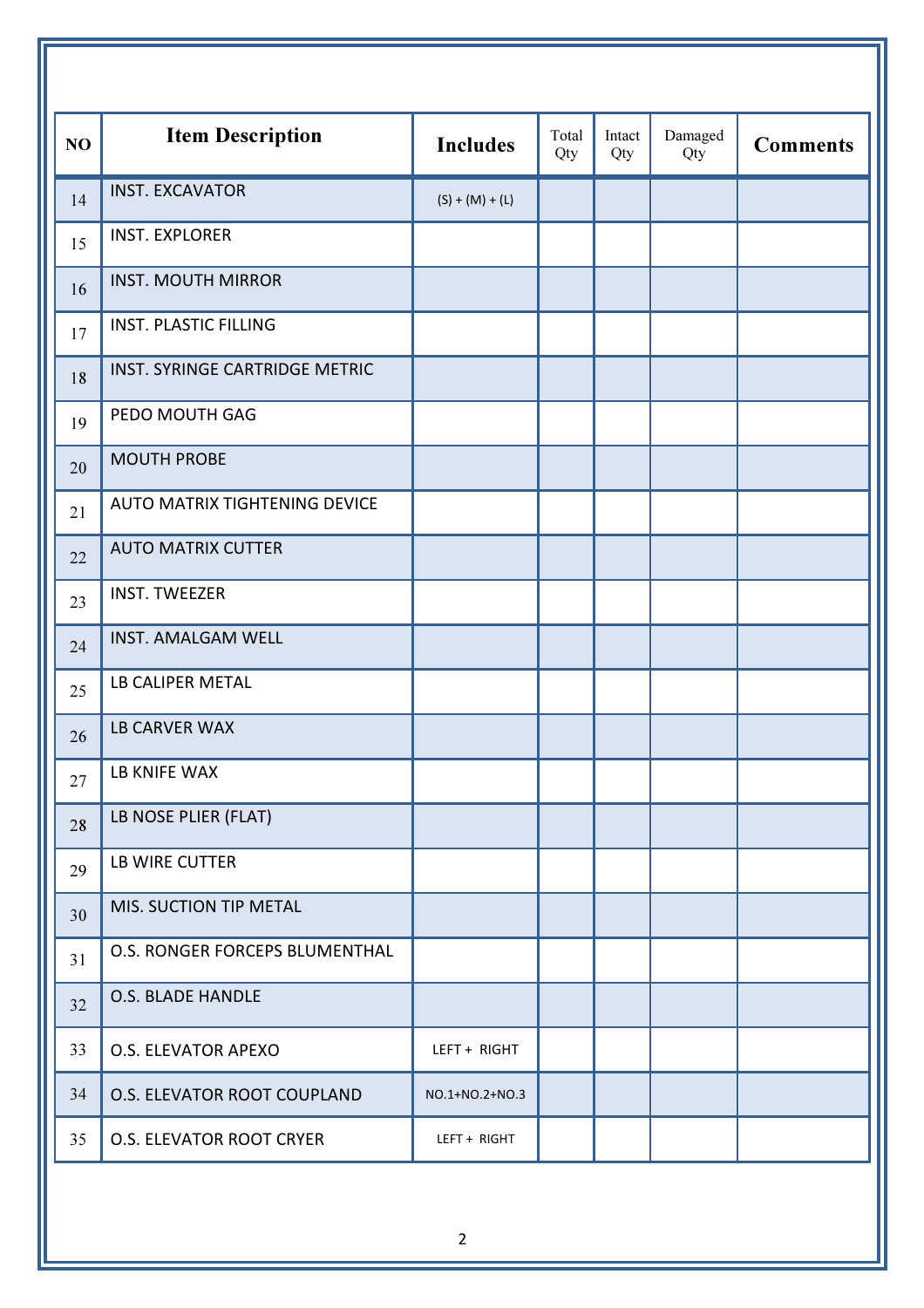| N <sub>0</sub> | <b>Item Description</b>                              | <b>Includes</b>                                                                                                                                          | Total | Intact | Damaged | <b>Comments</b> |
|----------------|------------------------------------------------------|----------------------------------------------------------------------------------------------------------------------------------------------------------|-------|--------|---------|-----------------|
|                |                                                      |                                                                                                                                                          | Qty   | Qty    | Qty     |                 |
| 36             | <b>O.S. ELEVATOR ROOT WARWICK</b>                    | LEFT+ STRAIGHT +<br><b>RIGHT</b>                                                                                                                         |       |        |         |                 |
| 37             | <b>O.S. ARTERY FORCEPS</b>                           | <b>STRAIGHT</b><br><b>CURVED</b>                                                                                                                         |       |        |         |                 |
| 38             | <b>O.S. FORCEPS EXTRACTION ADULT</b><br><b>LOWER</b> | <b>CUSPID-BICUSPID</b><br><b>WISDOM MOLAR</b><br><b>ANTERIOR</b><br><b>MOLAR</b><br><b>ROOT</b>                                                          |       |        |         |                 |
| 39             | O.S. FORCEPS EXTRACTION ADULT<br><b>UPPER</b>        | <b>WISDOM MOLAR</b><br><b>CANINE</b><br><b>LEFT MOLAR</b><br>RIGHT MOLAR<br>PREMOLAR<br><b>ANTERIOR</b><br><b>ROOT ANTERIOR</b><br><b>ROOT POSTERIOR</b> |       |        |         |                 |
| 40             | <b>O.S. FORCEPS EXTRACTION CHILD</b><br><b>LOWER</b> | <b>ANTERIOR</b><br><b>POSTERIOR</b><br><b>ROOT</b>                                                                                                       |       |        |         |                 |
| 41             | <b>O.S. FORCEPS EXTRACTION CHILD</b><br><b>UPPER</b> | <b>ANTERIOR</b><br><b>POSTERIOR</b><br><b>ROOT POSTERIOR</b>                                                                                             |       |        |         |                 |
| 42             | O.S. NEEDLE HOLDER MAYO-HEGAR<br>15CM                |                                                                                                                                                          |       |        |         |                 |
| 43             | <b>O.S. BONE SOFT TISSUE NIPPERS</b>                 |                                                                                                                                                          |       |        |         |                 |
| 44             | <b>O.S. RETRACTOR LAGENBECK</b>                      |                                                                                                                                                          |       |        |         |                 |
| 45             | O.S. RETRACTOR REVERSE LAGENBECK                     |                                                                                                                                                          |       |        |         |                 |
| 46             | O.S. MINNESOTTA RETRACTOR                            |                                                                                                                                                          |       |        |         |                 |
| 47             | <b>CHEECK &amp; LIP RETRACTOR</b>                    |                                                                                                                                                          |       |        |         |                 |
| 48             | O.S. TISSUE FORCEPS (ADSON)                          |                                                                                                                                                          |       |        |         |                 |
| 49             | PR INST. CURETTE FURCATION BL1                       | BL1<br>MD1                                                                                                                                               |       |        |         |                 |
| 50             | PR INST. CURETTE MILLER 9                            |                                                                                                                                                          |       |        |         |                 |
| 51             | PR BONE FILE MILLER 52                               |                                                                                                                                                          |       |        |         |                 |
| 52             | PR INST.EXPLORER(FURCATIONDETECTOR)                  |                                                                                                                                                          |       |        |         |                 |
| 53             | PR INST. FILE 1S/2S SUGARMAN                         | 1S/2S<br>3S/4S                                                                                                                                           |       |        |         |                 |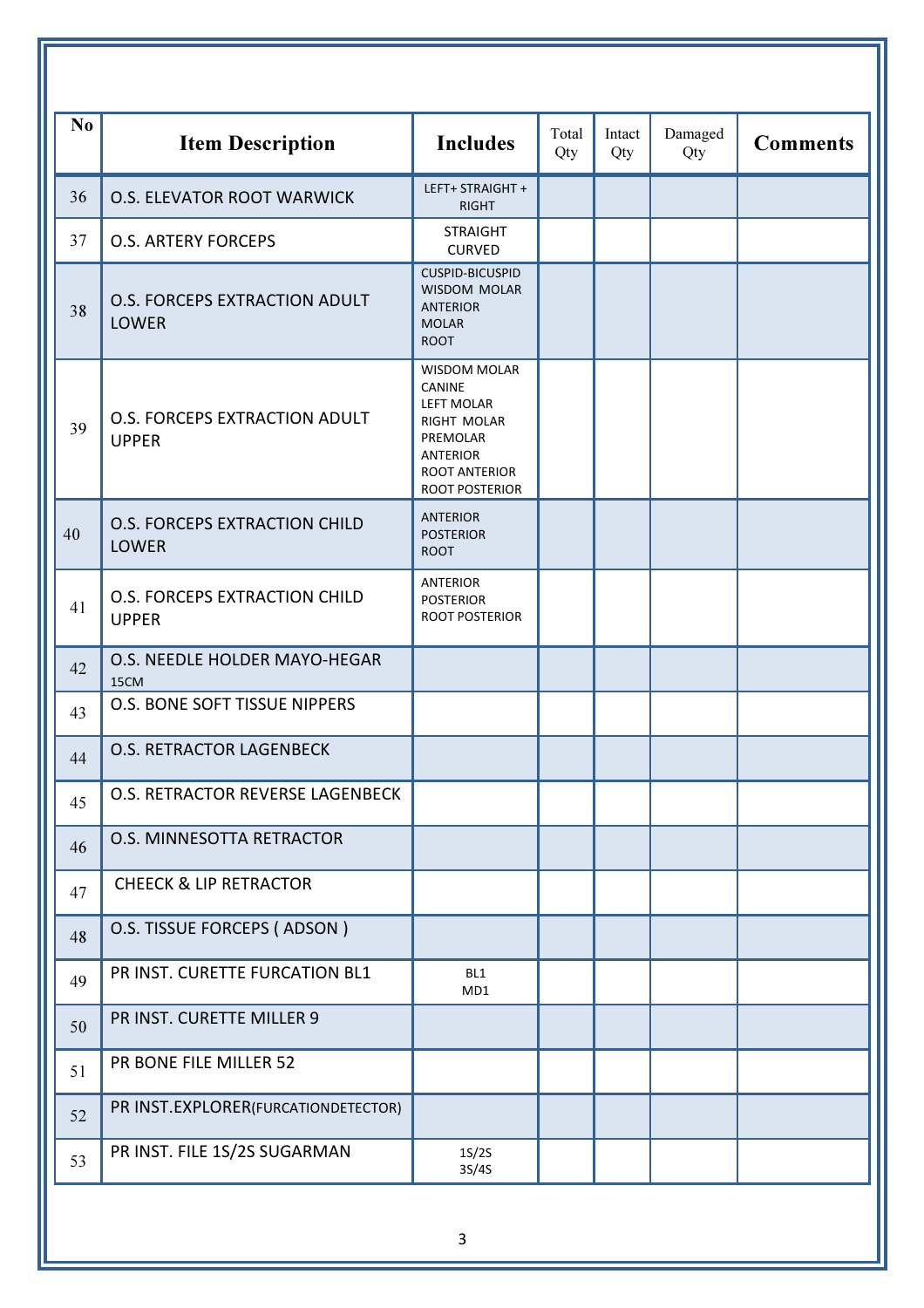| N <sub>o</sub> | <b>Item Description</b>      | <b>Includes</b>                                                                                                                        | Total<br>Qty | Intact<br>Qty | Damaged<br>Qty | <b>Comments</b> |
|----------------|------------------------------|----------------------------------------------------------------------------------------------------------------------------------------|--------------|---------------|----------------|-----------------|
| 54             | PR INST. GRACEY CURETTE 1-2  | $1 - 2$<br>$3 - 4$<br>$5-6$<br>$7 - 8$<br>$9 - 10$<br>$11 - 12$<br>$11 - 14$<br>$13 - 14$                                              |              |               |                |                 |
| 55             | PR INST. PERIO-PROBE         |                                                                                                                                        |              |               |                |                 |
| 56             | PR INST. SCALER NO. 15/33    |                                                                                                                                        |              |               |                |                 |
| 57             | PR INST. SCISSORS            | <b>CURVED</b><br><b>STRAIGHT</b><br><b>SUTURE</b>                                                                                      |              |               |                |                 |
| 58             | PR TISSUE PLIERS NO.33       |                                                                                                                                        |              |               |                |                 |
| 59             | PR PERIOSTEAL ELEVATOR MOLT  |                                                                                                                                        |              |               |                |                 |
| 60             | PR SHARPENING STONE          |                                                                                                                                        |              |               |                |                 |
| 61             | PR INST. IMPLANT CARE HANDLE |                                                                                                                                        |              |               |                |                 |
| 62             | PR INST. IMPLANT CARE TIPS   |                                                                                                                                        |              |               |                |                 |
| 63             | R.C. EXCAVATOR               | <b>NO.31L</b><br><b>NO.32L</b><br><b>NO.33L</b>                                                                                        |              |               |                |                 |
| 64             | R.C. EXPLORER ENDO DG-16     |                                                                                                                                        |              |               |                |                 |
| 65             | R.C. FINGER RULER            |                                                                                                                                        |              |               |                |                 |
| 66             | R.C. FORCEPS SPLINTER        |                                                                                                                                        |              |               |                |                 |
| 67             | R.C. FILE ORGANIZER          |                                                                                                                                        |              |               |                |                 |
| 68             | R.C. FILE CLEANING RING      |                                                                                                                                        |              |               |                |                 |
| 69             | R.C. PLUGGER                 | NO.8A<br>NO.8P<br>NO.9A<br>NO.9P<br><b>NO.10A</b><br><b>NO.10P</b><br><b>NO.11A</b><br><b>NO.11P</b><br><b>NO.12A</b><br><b>NO.12P</b> |              |               |                |                 |